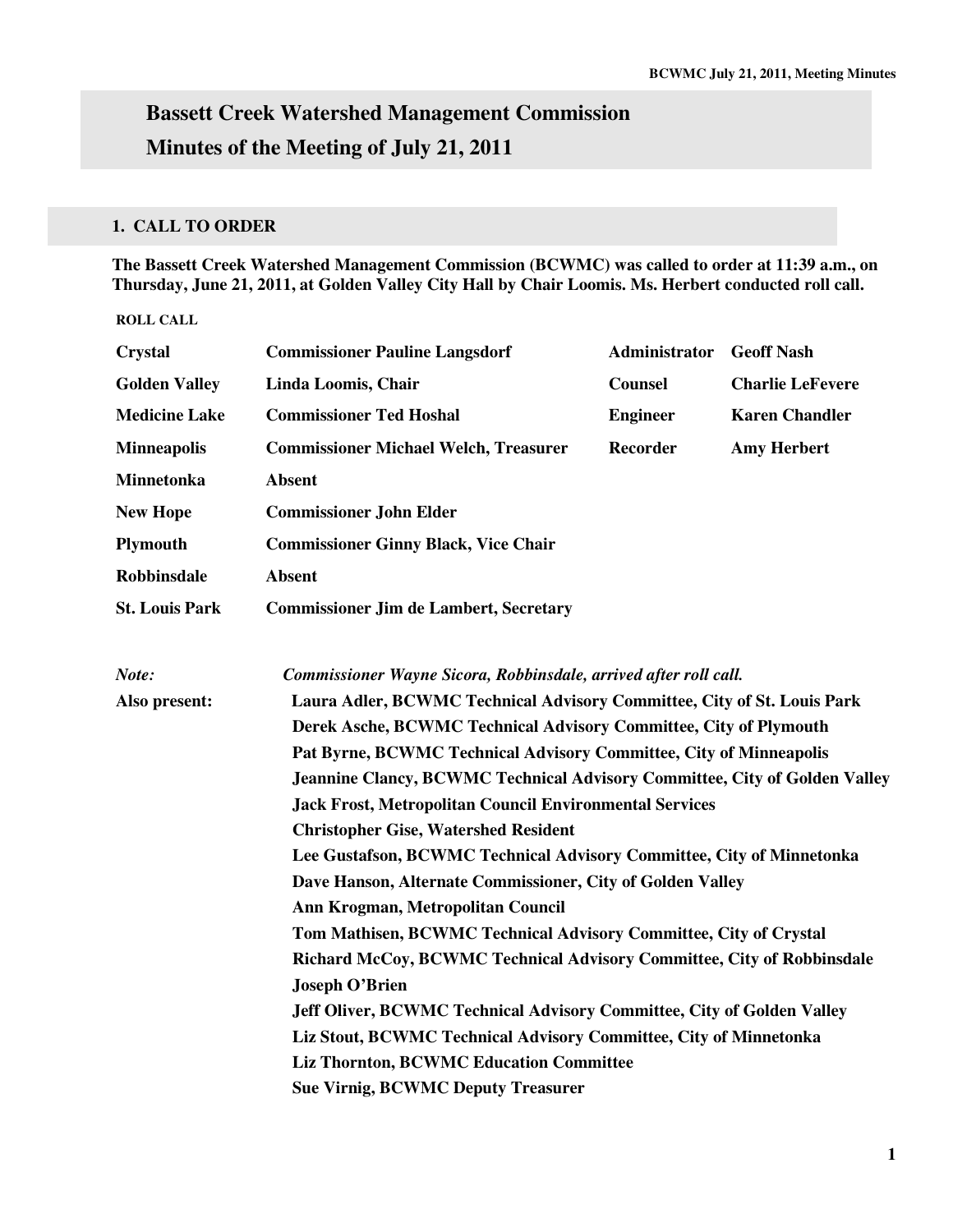#### **2. APPROVAL OF AGENDA AND CONSENT AGENDA**

**Commissioner Black moved to approve the Consent Agenda and the Agenda. Commissioner Elder seconded the motion. The motion carried unanimously with seven votes in favor [Cities of Minnetonka and Robbinsdale absent from vote].** 

#### **3. CITIZEN INPUT ON NON-AGENDA ITEMS**

**No Citizen Input on Non-agenda Items** 

#### **4. ADMINISTRATION**

**Presentation of June 16, 2011, Meeting Minutes. The meeting minutes were approved as part of the Consent Agenda.** 

**Presentation of Financial Statements. The July Financial Report was received and filed as part of the Consent Agenda.** 

**The general and construction account balances reported in the July 2011 Financial Report are as follows:** 

| <b>Checking Account Balance</b>                                | \$570,219.82   |
|----------------------------------------------------------------|----------------|
| <b>TOTAL GENERAL FUND BALANCE</b>                              | \$570,219.82   |
| <b>Construction Account Cash Balance</b>                       | 3,286,409.67   |
| Investment due 9/16/2015                                       | 512,059.83     |
| <b>TOTAL CONSTRUCTION ACCOUNT</b><br><b>BALANCE</b>            | 3,286,409.67   |
| -Less: Reserved for CIP projects                               | 4,941,603.82   |
| <b>Construction cash/investments available</b><br>for projects | (1,143,134.32) |

**Presentation of Invoices for Payment Approval.** 

- **i. Barr Engineering Company Engineering Services through 7/2/11 invoice for the amount of \$51,073.81.**
- **ii. Watershed Consulting, LLC Geoff Nash Administrator Services through 6/30/11 invoice for the amount of \$3,458.55.**
- **iii. Amy Herbert June Administrative Services invoice for the amount of \$4,449.17.**
- **iv. D'amico ACE Catering June BCWMC watershed tour catering invoice for the amount of \$143.48.**
- **v. D'amico ACE Catering July BCWMC meeting catering invoice for the amount of \$258.85**
- **vi. League of Minnesota Cities Insurance Trust (LMCIT) Premium for LMCIT Property/ Casualty Insurance Coverage – invoice for the amount of \$3,827.00.**
- **vii. MMKR Final billing for Fiscal Year 2010 audit invoice for the amount of \$3,675.00.**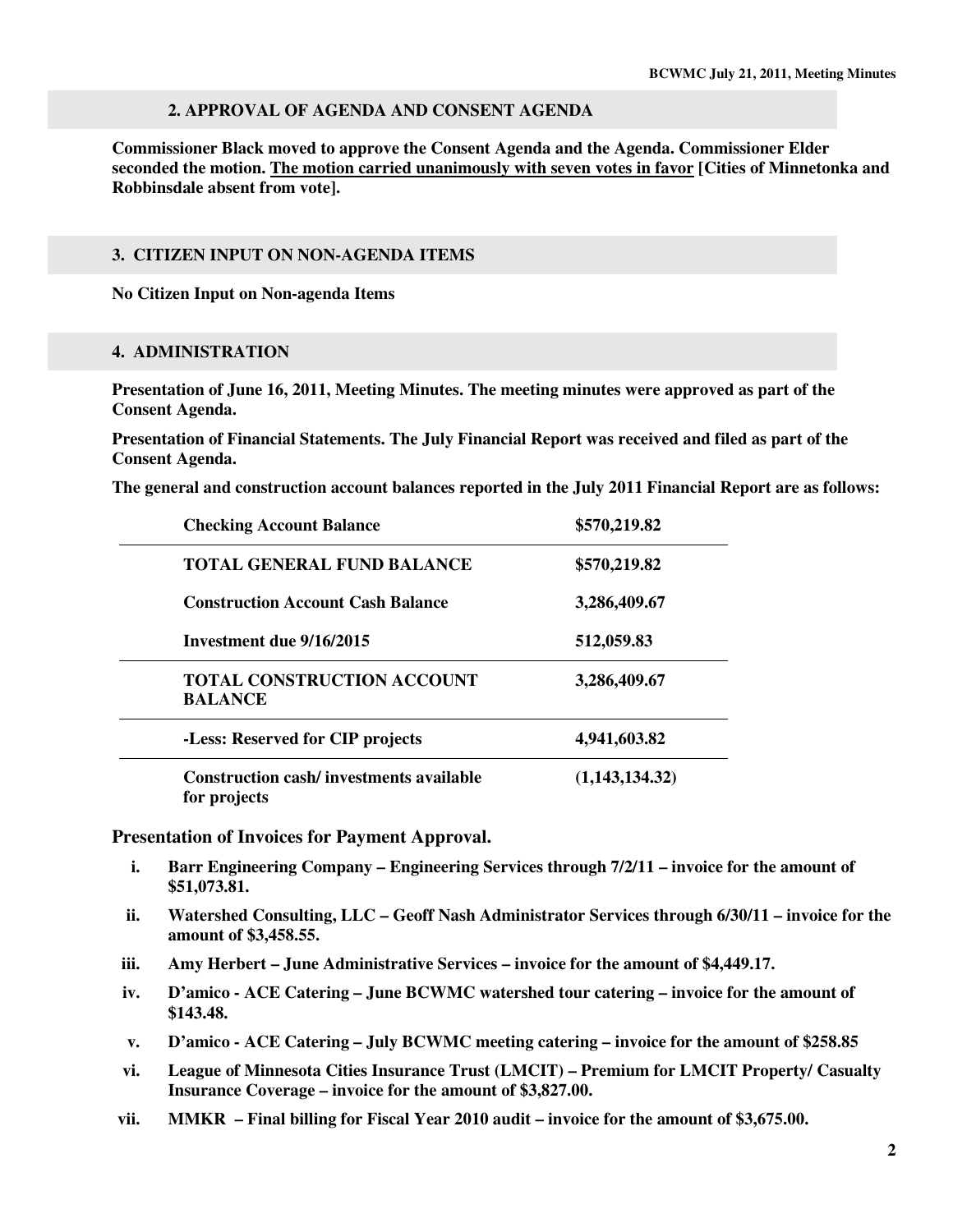#### **[***Commissioner Sicora of Robbinsdale arrived.***]**

**Chair Loomis commented on the budget to-date of Engineering Services and asked staff for an update on that budget item as part of the BCWMC's mid-year budget update at the August BCWMC meeting. Commissioner Black moved to approve payment of all of the invoices. Commissioner de Lambert seconded the motion. By call of roll the motion carried unanimously with seven votes in favor [City of Minnetonka absent from vote. City of Robbinsdale abstained from the vote].** 

**4D. Explanation of BCWMC Financial Documents and Discussion on Possible Revisions. Chair Loomis said that the reason this item is on the agenda is because the Commission Administrator and Engineer are having difficulties determining how much money the Commission has collected under Ad Valorem taxes for projects that have subsequently been closed thereby leaving money available to be used for the Commission to pay for future CIP projects and to reduce future levies. Chair Loomis said that the Commission asked its Deputy Treasurer, Sue Virnig, to attend today's meeting to be able to discuss the current reporting methods. Chair Loomis asked if the Engineer or Administrator wanted to summarize what information they learned through their meetings with Ms. Virnig or if the Commission wanted to sart with Ms. Virnig to summarizing what she had explained to the Engineer and Administrator. Chair Loomis added that she also has spoken to Ms. Virnig about the financial report and thinks that the Commission may need to have a separate item on its financial report that shows its closed account balance so that the Commission knows what could be applied to reduce a levy in a current year.** 

**Administrator Nash commented that what has caused problems for the Administrator and Engineer is that the closed projects money gets put back into the general fund, which makes it difficult to discern exactly the closed account balance that could be used for future projects. Ms. Chandler volunteered to summarize what had been discussed prior to today's meeting. Ms. Chandler went through the financial report with the Commission and detailed how the Commission currently handles its money. Ms. Chandler recommended that the Commission initiate sub-accounting for its projects that use ad valorem tax levies monies in order to track those projects separately just like the Commission already separately tracks its flood control longterm maintenance, flood control emergency maintenance, and channel maintenance. She noted that the TMDLs should also be separately tracked. She said that it would require extra work but it would allow the Commission to more easily see what funds it has available for capital projects.** 

**The discussion brought up the Commission's practice of reimbursing its CIP administrative costs by annually moving 2.5% from its construction account to its administrative account. Chair Loomis commented that the Commission will need to examine that policy as well. Mr. LeFevere remarked that in today's economy the Shingle Creek Watershed Management Commission is not recovering the amount that it has certified to the County much less the higher amount that the County levies to try to anticipate for those tax non-payments. Mr. LeFevere said that the way the contracts are set up is that an amount is certified to the County and the contract with the city says that the Commission will use its best efforts to secure tax funds in that amount and the city will get that amount less the Commission's expenses. He said if the Commission isn't tracking what it's getting from the levy then it doesn't know what's available to the city. Mr. LeFevere said that he isn't sure that the money has been tracked that way with the funds coming in assigned to individual projects. He suggested the Commission keep a close eye on that side of the budget as well as what Ms. Chandler had discussed. He said that when the levy monies come in they aren't identified as to which projects the monies are for but the Commission could prorate the projects within the year and take whatever the percentage is of the incoming levy money.** 

**Ms. Virnig walked the Commission through items on the Commission's Construction Account worksheet and described how the numbers are calculated.** 

**Mr. Gustafson commented that he thought the Commission owes it to its member cities and its constituents to have a budget document that is easy to understand and is transparent. He suggested that the Commission consider changing its CIP project administrative reimbursement from 2.5% to 2.6% and use**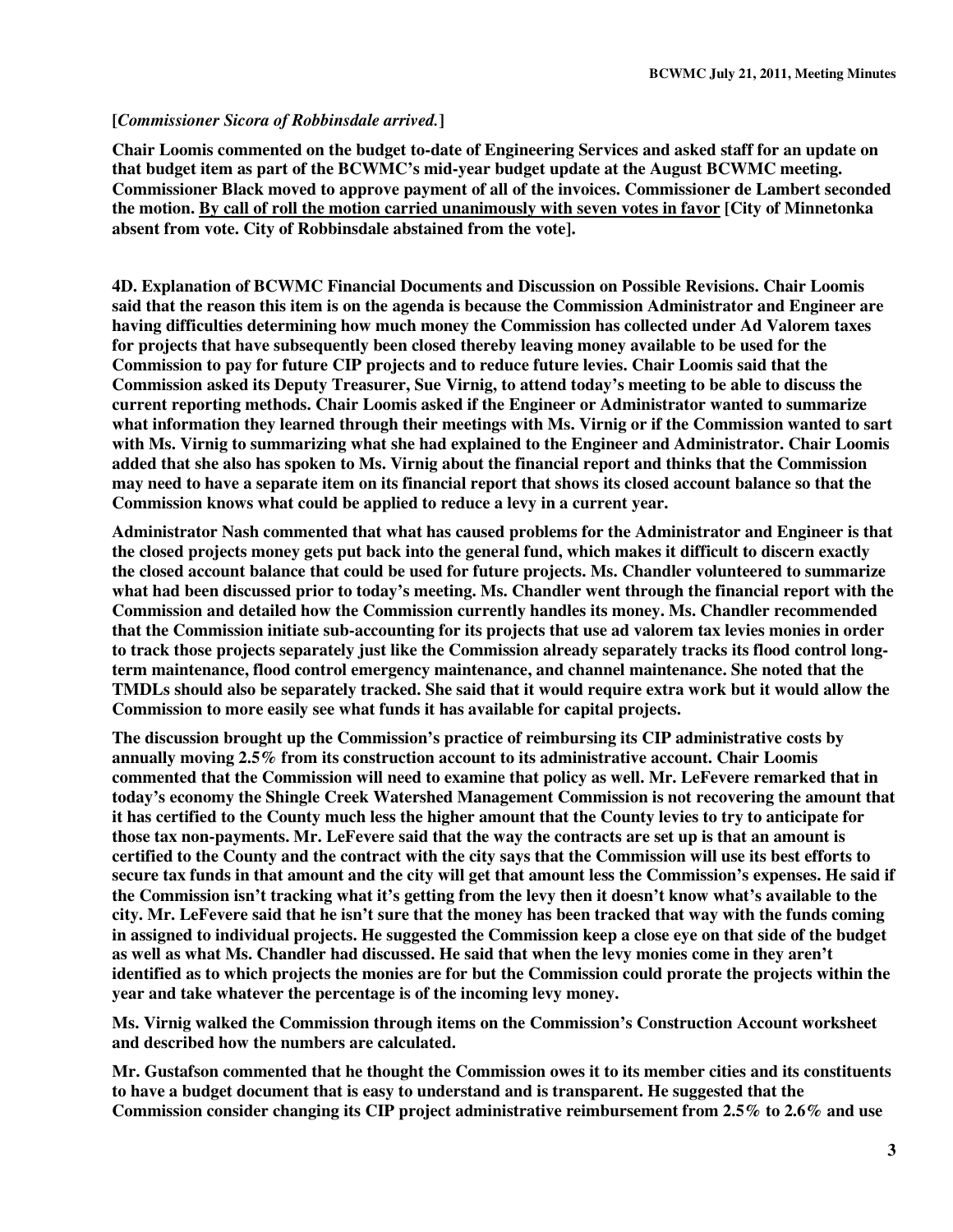**that extra 0.1% to fund the administrative costs it would take to have a complete new financial system that could track funds on a project-per-project basis including funds like interest generated on the flood control emergency maintenance and flood control long-term maintenance funds.** 

**Mr. Mathisen cautioned the Commission to be careful of what it wishes because not enough information is a problem but too much information is difficult to understand as well. Commissioner Welch remarked that proper expenditure needs to be made so that the Commission's financial tracking is clear and transparent. He said that he thinks the Commission needs to direct its Administrator to work with the Commission's Deputy Treasurer and Engineer to look at new financial reporting options. Ms. Clancy asked if the Commission would be willing to expand that group to include a policy member of the Commission and a member of the TAC. The Commission agreed and Commissioner Elder and Mr. Gustafson volunteered.** 

**Commissioner Black moved that the Commission's Administrator, Deputy Treasurer, Engineer, and Commissioner Elder and TAC member Gustafson work to come up with a format for a new accounting and computer system that will allow the Commission track projects in a more transparent manner. Commissioner Welch seconded the motion. Commissioner Welch said that another issue that needs to be addressed at the same time is internal communications about expenditures and income such as the Commission specifying budgets when directing expenditures. The motion carried unanimously with eight votes in favor [City of Minnetonka absent from vote].** 

**4E. Commission Liaisons for Upcoming TAC Meetings. Commissioner Elder volunteered to attend the Commission's August 4th TAC meeting as the Commission-TAC liaison. Chair Loomis volunteered to be the liaison at the TAC's September 1st TAC meeting. The Commission discussed the TAC's August agenda and directed the TAC to look at the following issues:** 

- **Possible changes in current BCWMC policies for redevelopment projects and liner projects in terms of water quality treatment and non degradation because current policies allow increases in nutrient loading.**
- **Discuss other watersheds' approaches to wetland banking trading namely Ramsey-Washington and Nine Mile Creek's programs. Discuss the costs to update and maintain the programs.**
- **Discuss specific locations for possible placement of the pressure transducers that the BCWMC voted to purchase for reading lake level elevations.**

**The Commission indicated approval of the August TAC agenda.** 

**4F. Resolution 11-06 – A Resolution Accepting a Donation for Lake Monitoring. Ms. Black moved to approve Resolution 11-06 for the BCWMC to accept a donation from Caroline's Kids Foundation in the amount of \$550 to be used for the BCWMC's participation at the second monitoring site on Sweeney Lake for the Metropolitan Council's 2011 Citizen-Assisted Monitoring Program. Commissioner Elder seconded the motion. The motion carried unanimously with eight votes in favor [City of Minnetonka absent from vote].** 

## **5. NEW BUSINESS**

- **A. Discuss Wirth Lake Outlet Structure Feasibility Report. Ms. Chandler drew the Commission's attention to the July 12, 2011, Barr Engineering memo included in the meeting packet. She explained that the memo detailed the changes made to the final draft of the Wirth Lake Outlet Structure Feasibility Report based on the following comments received in June about the draft report:** 
	- **Add language clarifying the impacts of this project on the proposed 2012 Bassett Creek Main Stem restoration project work adjacent to it in Wirth Regional Park;**
	- **Clarify that the rubber check valves' installation will not change the existing outflow**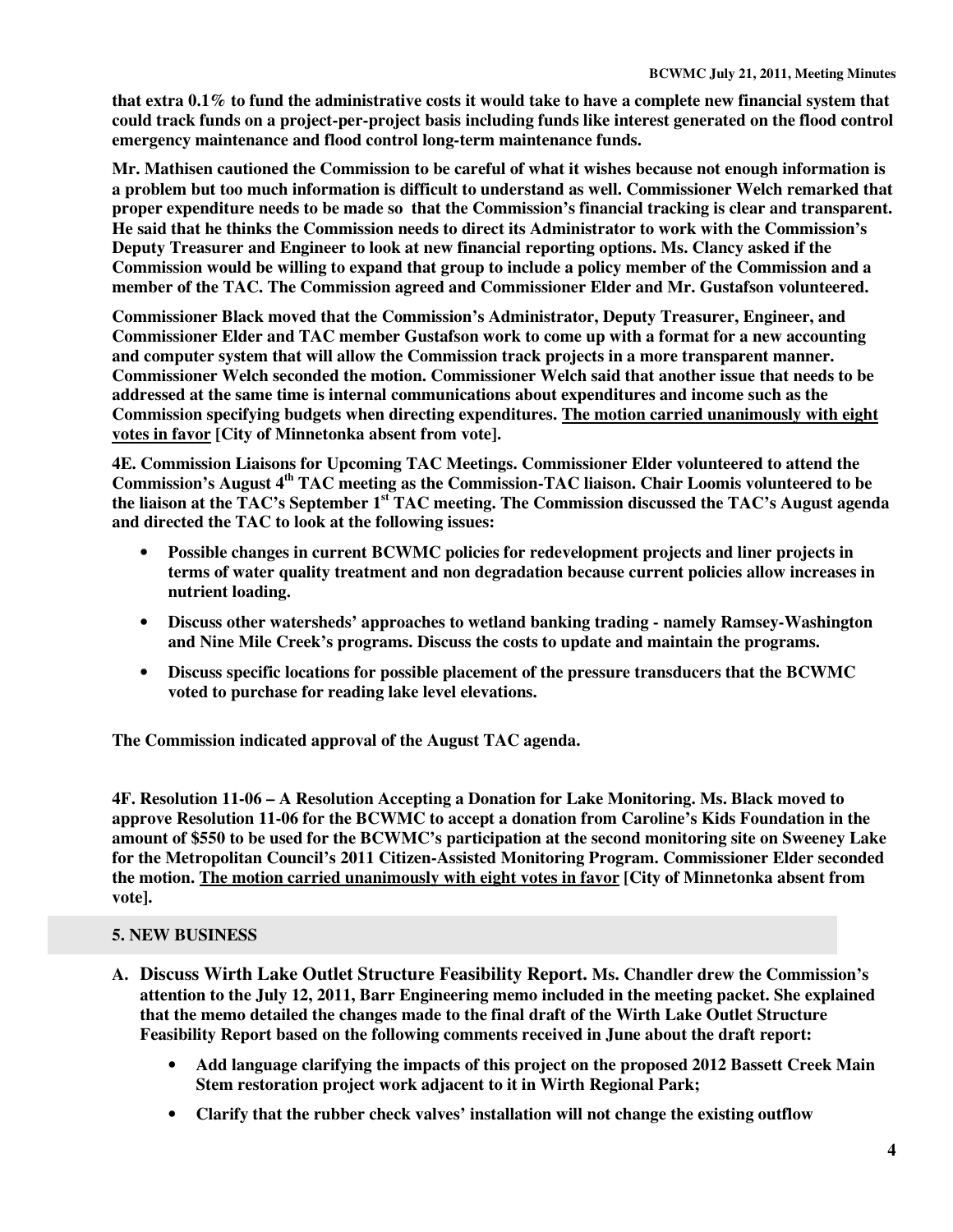**characteristics at the Wirth Lake outlet;** 

• **Clarify the rubber check valves' effect on fish passage at the Wirth Lake Outlet.** 

**She discussed the revisions in detail and asked that the Commission approve the final feasibility report. Commissioner Black moved to approve the final feasibility report. Commissioner Langsdorf seconded the motion. Commissioner Welch asked for clarification that the rubber check valves don't have any mechanical elements. Ms. Chandler said that he is correct and that the valve operates via hydraulic pressure. Commissioner Welch asked if the comments from the Minnesota Department of Natural Resources (DNR) were provided in written form. Ms. Chandler said no, not before the state government shut down but said that she could pursue obtaining them. Commissioner Welch asked her to do so, commenting that he thought that a project to improve water quality should prove favorable to a fish stocking program and that he was surprised by the DNR's neutral position on the project.** 

**The motion carried with eight votes in favor [City of Minnetonka absent from vote].** 

**B. Annual CIP Review – Discuss 2013 Projects. Administrator Nash said that the recommended Commission action on this item is to approve the addition of two projects to its Capital Improvement Plan (CIP) for 2013. Administrator Nash described the projects. He explained that one project has been renamed the Four Seasons Mall Wetland Enhancement Project in Plymouth from the former name of the NB-07 Project as listed in the Commission's** *Watershed Management Plan***. His said that the project's goal is to reduce phosphorous loading into Northwood Lake and has an estimated cost of \$943,000, which would be assessed for 2013.** 

**Administrator Nash said that the second proposed project for 2013 is the Lakeview Park Pond project in Golden Valley. He said that the goal of the project is to reduce total suspended solids and phosphorous and the estimated project cost is \$196,000 to be assessed over two years so that \$150,000 of the cost would be assessed for 2013 and \$46,000 would be assessed for 2014.** 

**Commissioner Black noted that the Lakeview Park Pond project is estimated to remove 52% of the phosphorous from stormwater draining into Medicine Lake and has a project cost of \$196,000 compared to the \$943,000 cost of the Four Seasons Wetland project, which is estimated to remove phosphorous loading into Northwood Lake by only 14%. She asked Plymouth TAC Member Derek Asche to provide more details on the Four Seasons project and to speak to the point that she just raised.** 

**Mr. Asche discussed that the original NB-07 project was to dredge a wetland just south of the Four Seasons Mall for some phosphorous reduction. He said that because of changes in wetland mitigation requirements it is unlikely that dredging out the area for the 14% reduction in phosphorous would be worthwhile. Mr. Asche said that the project has been expanded into more of a wetland enhancement project where habitat could be created and phosphorous could be reduced. He added that the project could be possibly combined with the redevelopment of the Four Seasons Mall site. He stated that the City of Plymouth received a grant to look at the redevelopment of the Four Seasons Mall site, which is essentially 85% impervious surface today. He said that the grant allows for the City to look at surface water management for the site. Mr. Asche said that as a result of the City and the Commission wanting to do projects at this site, which is now a possible redevelopment site, there is the opportunity to come up with a comprehensive way to address the Commission's goal of reducing phosphorous. Mr. Asche said that the redevelopment project would need to meet the Commission's requirements for redevelopment projects but the City is looking at ways the project could go above and beyond those redevelopment projects. Commissioner Elder commented that if the project's goal is to lessen the amount of phosphorous going into Northwood Lake then it would seem to make sense to add on to the project the portion of New Hope on the other side of Highway 169 that leads into Northwood Lake. Mr. Asche said that the City will be in touch with staff about that and said that it does make sense and that Plymouth has mentioned it to New Hope staff.** 

**Ms. Black asked if the \$943,000 cost estimate could go up. Ms. Chandler said that the \$943,000 cost estimate assumes the project includes dredging but changes could happen as the Four Seasons Mall**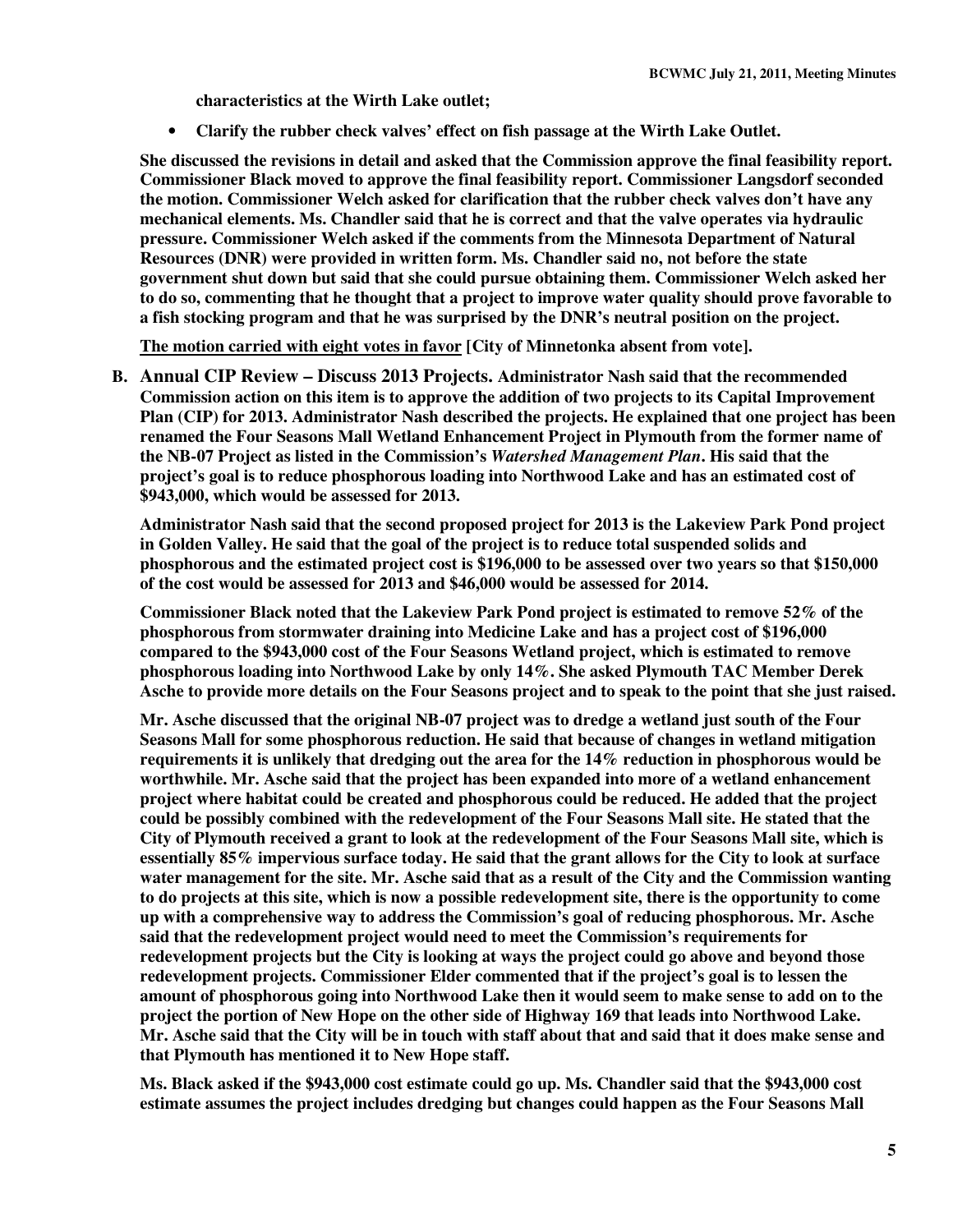**project gets beyond the conceptual phase. She said that the project could end up looking a lot different. Ms. Chandler said that the dredging project would be large and expensive because there are 37,000 cubic yards of material to be excavated and the wetland status could pose complications.** 

**Mr. Asche commented that in the West Medicine Lake Park Pond project the wetland needed to be mitigated to almost one-to-one, which ended up being almost half of the project cost. Commissioner Black asked if Mn/DOT has been asked to participate in the Four Seasons Mall Wetland Enhancement project. Mr. Asche said that he has been in touch with Mn/DOT since a portion of the project does end up in its right of way. He said that Mn/DOT was interested at that time in terms of being involved in the discussion but didn't make any commitments.** 

**Commissioner Welch said that there remains a lot of moving parts to this project and wondered when the goal identification stops and the feasibility study process starts. He suggested that the next step should be identifying how to design a feasibility study and the cost it would take to bring someone in to do the feasibility study in order to bring a good picture of the project in front of the Commission.** 

**Ms. Chandler said the process would be for the cities and the Four Seasons Mall process get further along and identify the storm water treatment alternatives that seem most promising. She said that after that point the Commission would have a better idea of what the project could look like and could begin the feasibility process.** 

 **Ms. Black asked about how much leeway the Commission has to change a project's date and cost without needing a Plan Amendment. Ms. Chandler responded that this project is already in the Commission's Plan and the Commission can change the year of the project without a Plan Amendment. She said that there is limitation on changing the dollar amount based on cost of living increases and a certain percentage of the project cost. Commissioner Welch said the limit is 20% of the project cost. Ms. Chandler reminded the Commission that any project with a cost greater than \$500,000 that is using ad valorem dollars requires a minor plan amendment due to Hennepin County requirements.** 

**Chair Loomis mentioned that there is the possibility of spreading the cost of this project over two years. She pointed out the listed projects on the Commission's CIP table updated February 9, 2011, and said that it would be possible for some of this project to be levied for 2014.** 

**Commissioner Black moved to approve adding both projects discussed to the Commission's CIP for 2013. Commissioner Elder seconded the motion. Commissioner Welch commented that this action is a fantastic step in the right direction for the Commission starting its CIP process earlier. He asked Ms. Chandler if the cost estimates presented today are the amounts listed in the Commission's Plan. Ms. Chandler said yes. Ms. Chandler commented that the phosphorous reduction discussed in the two projects isn't an apples to apples comparison. She said that the 14% reduction in phosphorous discussed in the Four Seasons Mall Wetland project is talking about the reduction in the entire watershed of Northwood Lake and the 52% reduction discussed for the Lakeview Park Pond project is treatment provided by the pond for the watershed draining into it.** 

**The motion carried unanimously with eight votes in favor [City of Minnetonka absent from vote].** 

**C. Tennant Company Improvements: Golden Valley. Ms. Chandler said that more information was handed out today on the project and she passed around product catalogs about the sand filters. She explained that the project is a 4.9 acre site in the City of Golden Valley. She said that the project is in front of the Commission because it proposes an alternative treatment for storm water and an increase in impervious surface of 0.24 acres. Ms. Chandler said that it is important to note that the project is in the Sweeney Lake watershed.** 

**Ms. Chandler explained that with the addition of the 0.24 acres of impervious surface 4.38 acres of the 4.9 site will be impervious. She said that 3.1 acres of the site will be graded. Ms. Chandler added that there will be some structural improvements done to the building as part of the project, which isn't part**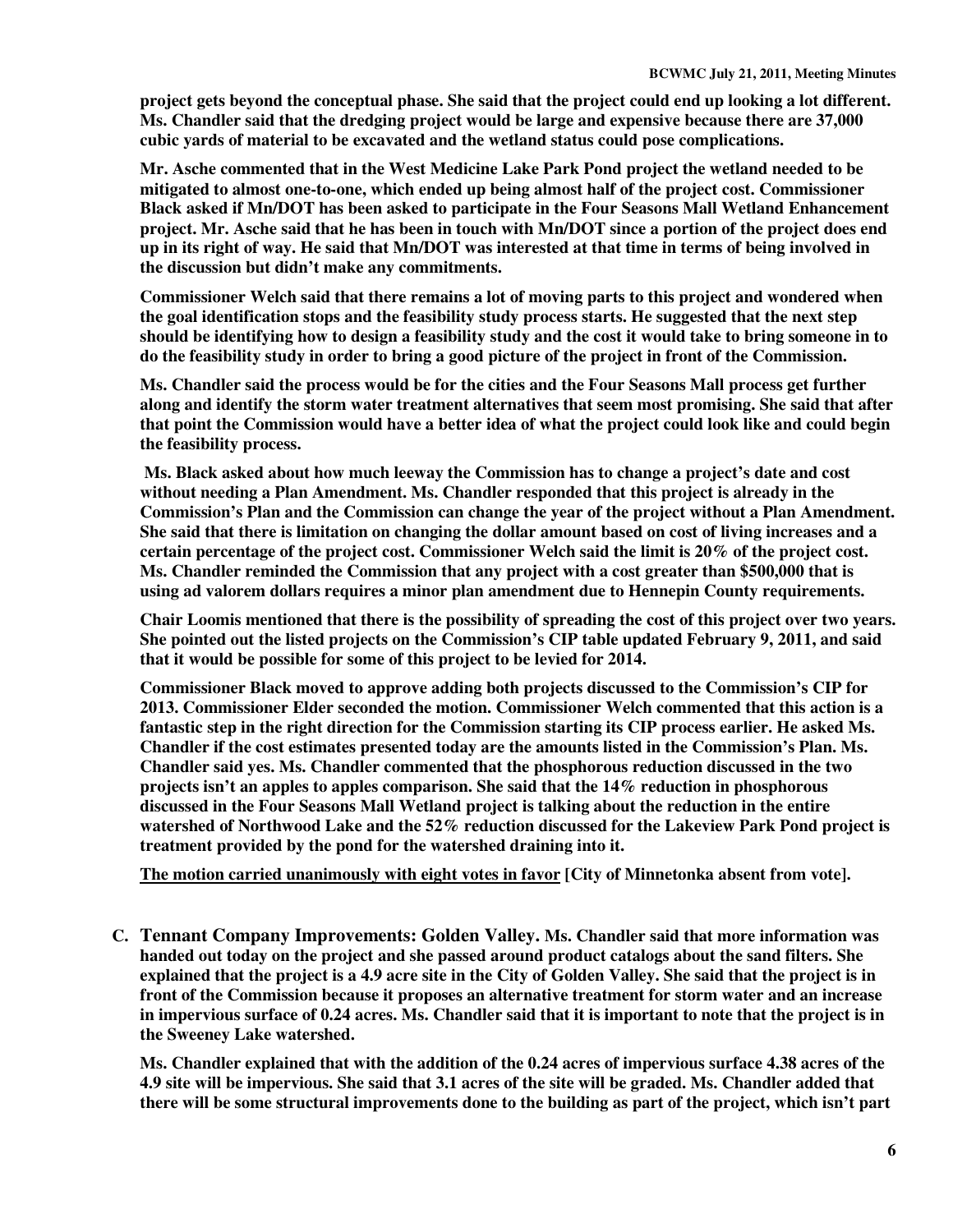**of the Commission's review. She said there are no floodplain issues and commented that prior to this redevelopment there was no rate control on the site.** 

**Ms. Chandler said the project proposes an underground sand filter and reminded the Commission that its policy is that projects proposing underground treatment as an alternative water quality treatment be brought in front of the Commission. Ms. Chandler said that previously there was no water quality treatment on the site but the Commission's redevelopment policy requires redevelopment to meet nondegradation requirements. She summarized that with the proposed sand filters and the pretreatment basin the project meets the requirements of the Commission by providing enough treatment for the whole site to meet the Commission's nondegradation requirements. She said that the permit applicant is considering installing some sump manholes to keep the sediment in place but cost is a factor. Ms. Chandler said that the July 12, 2011, Engineer Memo listed four conditions for the permit. She reported that the first two conditions have been met since the memo was sent to the Commission. She said that the Commission Engineer recommends approval of the project based on the two remaining conditions, listed as numbers 3 and 4 in the Engineer memo:** 

**3. Sump manholes should be considered along the storm sewer leaving the site to the northeast.** 

**4. A maintenance agreement for the bioretention basin and storm chambers must be established between the City of Golden Valley and applicant. Submittal by the applicant indicates maintenance of the sand filter is required when sediment has collected to 3-inches inside the storage chamber. The sand filter will be cleaned with a vacuum truck equipped with a culvert-cleaning nozzle. The sand filter will be replaced if it no longer drains within 48-hours of a storm event.** 

**Ms. Chandler said that she recommended modifying condition number 3 by inserting the words "SAFL Baffles" so that the condition begins "Sump manholes and SAFL Baffles…" She recommended modifying condition number 4 to read, "….Submittal by the applicant indicates that the maintenance agreement must include the following maintenance actions, which were provided by the applicant, and include…"** 

**Ms. Chandler fielded specific questions on the size of components of the storm chamber, how the chambers are cleaned out, and how much runoff the drainage areas treat. Mr. Mathisen asked if the Commission's policies don't require this redevelopment project to treat the whole site to one-inch runoff treatment. Ms. Chandler indicated no and explained it is because this redevelopment project is less than five acres.** 

**Commissioner Welch commented that this discussion is indicative of the urgency with which the Commission needs to revise its standards. He said that this redevelopment project is in the Sweeney Lake watershed, Sweeney Lake is an impaired waterbody, and one of the things discussed in the Sweeney Lake TMDL is the lack of opportunities for redevelopment where treatment could be increased. He said that this project doesn't make the water quality any worse but a lot of phosphorous could be removed from almost five-acres of impervious surface.** 

**Commissioner Welch asked for the addition of a third condition that the applicant consider or investigate the addition of iron to the system to enhance treatment capacity.** 

**Commissioner Sicora made specific comments about the proposed system and said that the filter medium is critical to how the system works. He said that he thinks the filter medium to be used in the proposed underground sand filters needs to be reviewed in more detail to ensure it is done properly.** 

**Commissioner Hoshal asked if the project's building design is considering a green roof. Ms. Chandler said that she did not know. Commissioner Hoshal asked if pervious pavement opportunities are being taken advantage of in this project. Ms. Oliver said the applicant did consider it but moved away from it to the infiltration systems. Commissioner Hoshal asked about rain garden opportunities. Chair Loomis said the site's soils and water table don't allow for rain gardens.** 

**Commissioner Black asked if the Commission needs to look at its requirements for filter media when the Commission reviews its standards. Mr. Sicora said it really comes down to criteria, which is why as**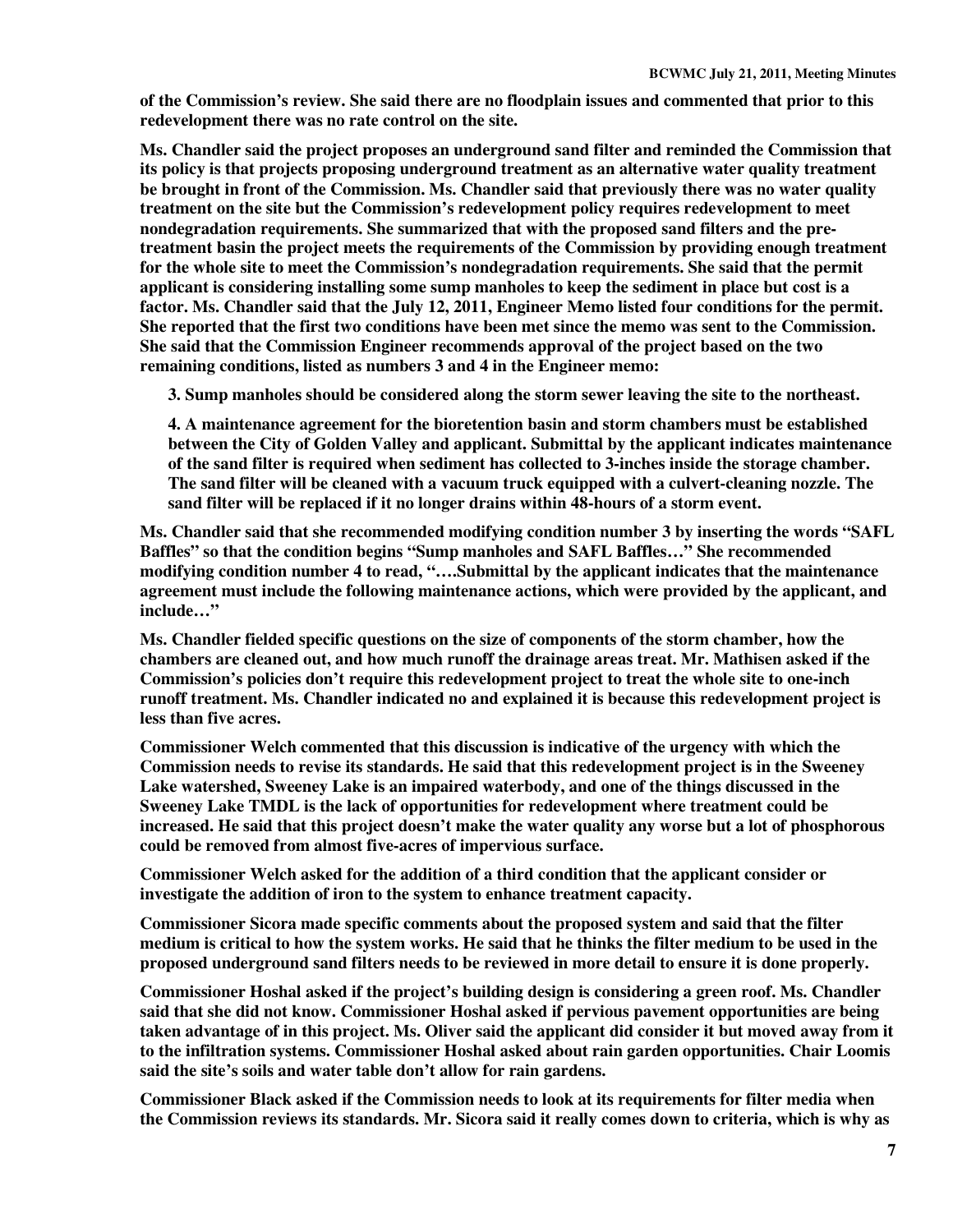**a policy it is best for these projects to come in front of the Commission. He commented that he would like to see the specific cross sections for the systems proposed for the projects so that there is the detail included for the particular project and that project's site. Ms. Chandler said there are particular cross sections developed for this site and she can get those to anyone interested. Commissioner Welch asked if Commissioner Sicora would want additional information prior to voting on the project. Commissioner Sicora said that as a commissioner he would approve this project based on the Commission Engineer's review with the recommended conditions. He said that as an engineer he would dig into the design a bit more. Commissioner Sicora commented that as a responsible body the Commission should be looking at the longevity and the sustainable nature of these systems.** 

**Chair Loomis said that Commissioner Welch hit on a topic that the Commission may want to address when looking at the Plan revision. She said that the opportunities to make improvements in a fully developed watershed are so few and far between that not only does the Commission need to look at its standards but also at helping the developers do what will help the watershed.** 

**Ms. Clancy and Mr. Oliver discussed recent cases where property owners looked at the redevelopment standards and backed away from projects.** 

**Commissioner Welch said that the Plan revision is still two years out and said that the Commission should not wait that long to look at making changes to its redevelopment standards.** 

**Commissioner de Lambert moved to approve the permit with the Commission Engineer's recommended conditions numbers three and four becoming conditions one and two, adding the condition regarding asking the applicant to look at using iron filings in the infiltration systems, and incorporating the language revisions as described earlier by the Commission Engineer regarding the SAFL Baffles and the maintenance requirements. Commissioner Black seconded the motion.** 

**The motion carries with eight votes in favor [City of Minnetonka absent from vote].** 

- **D. Consideration of Data Practices Procedures. Deferred to August BCWMC meeting. Commissioner Welch said that the Data Practices Procedures should have gone first to the Committee instead of into the meeting packet and this underscores communication issues.**
- **E. Draft BCWMC Policy Manual. Deferred to August BCWMC meeting.**

## **6. OLD BUSINESS**

**A. Major Plan Amendment Update. Chair Loomis said that the Commission needs to direct staff to submit the Plan Amendment to the Minnesota Board of Water and Soil Resources (BWSR) after Hennepin County makes a decision about it at its August 2nd meeting. She said that the Commission also needs to direct staff to notice the September Public Hearing and to prepare the Cooperative Agreements for the projects. Ms. Chandler said that the draft memo to BWSR as included in the meeting packet contains revisions to the Plan Amendment because of some items learned through the feasibility report process for the Wirth Lake Outlet Structure project.** 

**Ms. Chandler explained that the draft letter in the packet is dated August 3, 2011, to indicate that it needs to go to BWSR immediately following the August 2nd County meeting at which hopefully the Plan Amendment will be approved by the County. Commissioner Welch asked if anyone from the Commission is going to the August 2nd County meeting to represent the Commission. Chair Loomis said the Commission hasn't heard back from Joel Settles on whether or not the County has asked anyone from the Commission to attend but she said that she can attend and plans to attend. Commissioner Welch said that Administrator Nash should be there as well and he said that he will also try to attend. Mr. LeFevere said that it might be helpful if the BCWMC commissioners tell their County commissioner ahead of time that it is time critical that the County make a decision on August 2nd . Commissioner Black said that she could talk with her commissioner on the County board and the Commission indicated that she should go ahead and do so.**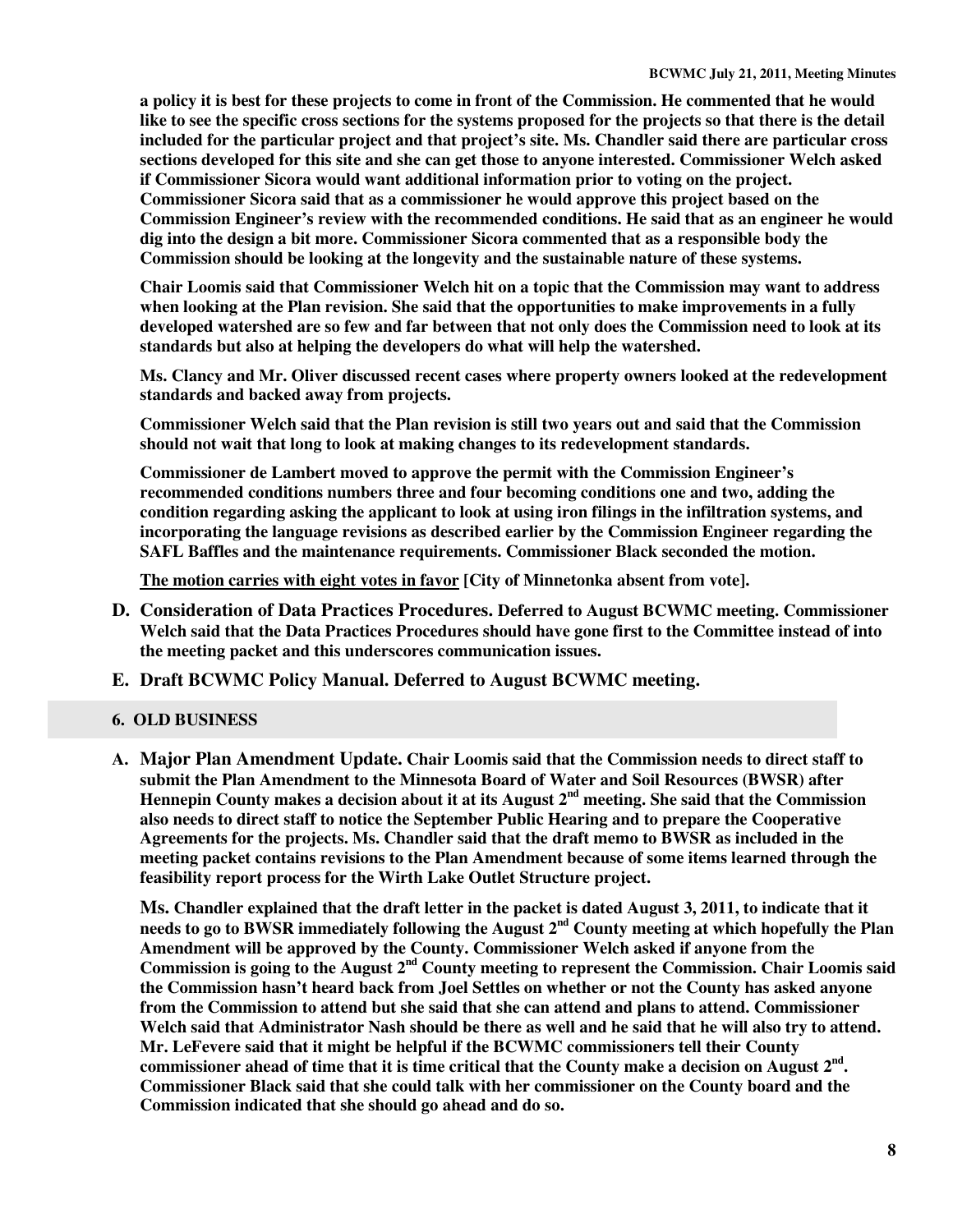**Chair Loomis said that the Commission is looking for a motion to submit the Plan Amendment to BWSR after the Hennepin County approves the Plan Amendment and to authorize staff to notice the public hearing and to prepare the Cooperative Agreements for the two projects. Commissioner Welch said so moved. Commissioner Black seconded the motion. Chair Loomis clarified that the Commission Engineer would submit the Plan Amendment to BWSR, the Recorder would notice the public hearing, and legal counsel would prepare the Cooperative Agreements. Commissioner Welch noted that the Commission is a party to the Cooperative Agreements. The motion carried unanimously with eight votes in favor [City of Minnetonka absent from the vote].** 

**B. Draft Education and Public Outreach Plan for 2011-2015. Chair Loomis asked if the TAC would discuss the draft Education and Public Outreach Plan (EOP) at its August 3rd meeting and suggested that the Commission discuss the EOP and the TAC's input at the Commission's August meeting. The Commission indicated agreement.** 

**Commissioner Langsdorf said that BWSR requested that Watershed Management Organizations WMOs) prepare an EOP and also requested that the WMOs send someone to BWSR's training on preparing EOPs. She said that the BCWMC sent Education Committee member Margie Vigoren to the training and that Committee member Liz Thornton was the alternate. Commissioner Langsdorf said that the draft EOP was developed using the EOP guidelines from BWSR and the information in the Commission's Second Generation Plan regarding the Commission's education and outreach goals.** 

**Commissioner Langsdorf said that the Committee took the Commission's 2012 operating budget and changed the EOP to fit within the BCWMC's 2012 budget. She said that the items removed for 2012 because of budget considerations were added back in for 2013 – 2015. Commissioner Langsdorf drew the Commission's attention to the July 14, 2011, memo and the 2012 and 2013 education budget comparison table, both prepared by the Education and Outreach Committee, as sources for more details about the preparation of the EOP.** 

**Education Committee member Liz Thorton raised the point that the EOP and the Education Committee activities have all been done by volunteers. She said that the Commission needs to look to the future because the work can't continue based only on volunteer work. Chair Loomis said that the Commission did allocate funds within the Administrator's 2012 budget for staff time on education.** 

## **7. COMMUNICATIONS**

## **Chair:**

**1. Chair Loomis reported that Ed Silberman, a former long-time BCWMC commissioner from Golden Valley, passed away in early July. She recommended that the Commission direct staff to prepare a resolution in recognition of the work accomplished by Ed Silberman on behalf of the BCWMC, which the BCWMC could present to his family. The Commission agreed and directed Mr. LeFevere to prepare the resolution. Ms. Clancy volunteered to help. Chair Loomis noted that the City of Golden Valley is considering naming a flood control facility after Mr. Silberman.** 

## **Administrator:**

- **1. Administrator Nash announced that the Sweeney Lake TMDL had been sent to the U.S. Environmental Protection Agency by the Minnesota Pollution Control Agency prior to the Minnesota government shut down. Chair Loomis added that the BCWMC also heard that the TMDL was approved but said that the written communication to the Commission of the approval has been delayed because of the state government shut down.**
- **2. Administrator Nash reported that SRF contacted him because it is one of the firms that received the Engineering RFP and would like to respond to the BCWMC's call for Request for Proposals (RFPs). He said that SRF called wanting to know if there would be any issues since Lisa Goddard, the BCWMC Alternate Commissioner from Minneapolis, is employed at SRF. Mr. LeFevere said that he would like to report back on that issue. He said that he could report his legal findings**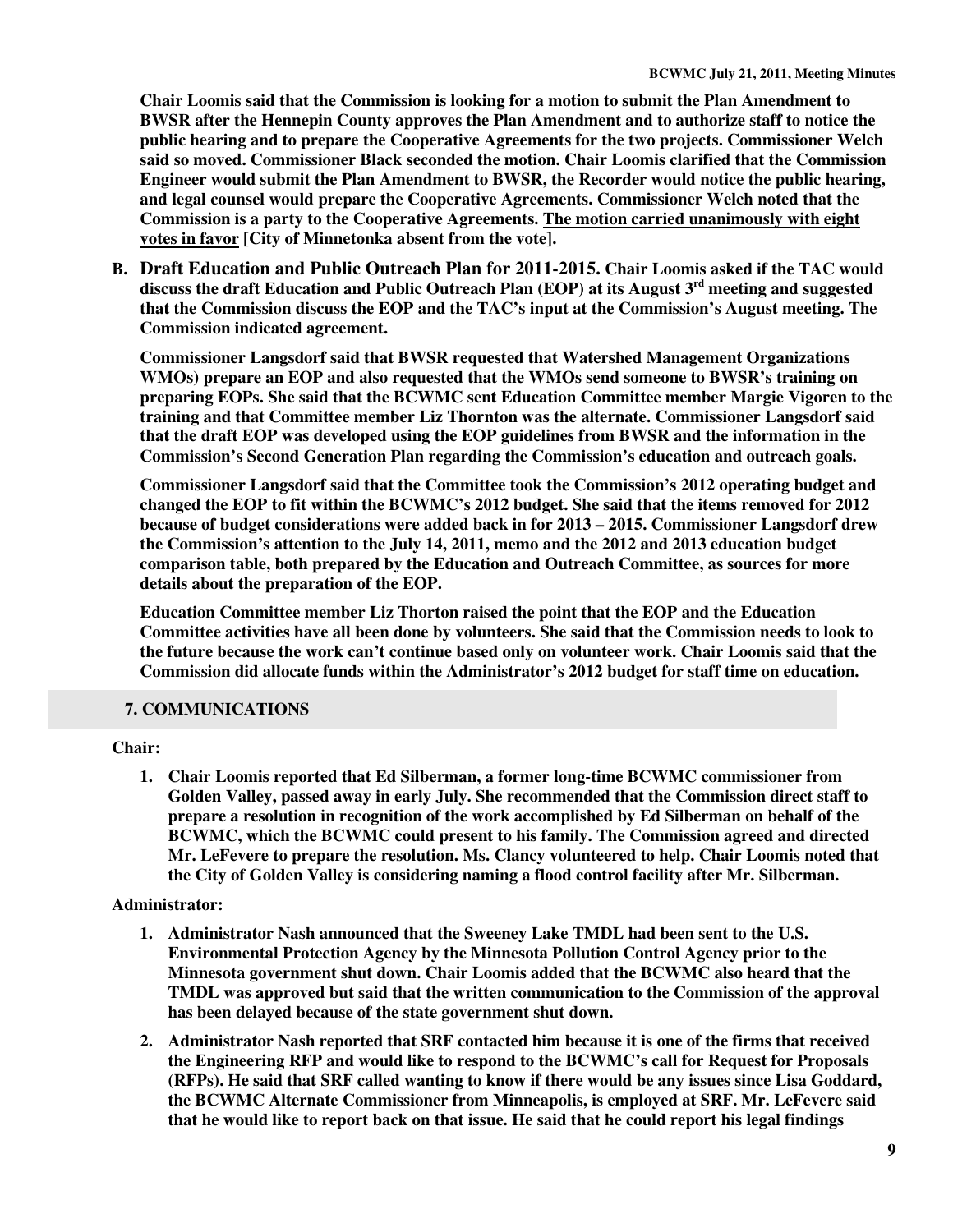**directly to SRF. He said that if the Commission finds out that it is ok legally but knows that it is uncomfortable with it then the Commission should let SRF know right away so that it doesn't spend time on the proposal. Administrator Nash said that the proposals are due to the Commission next week and so SRF should be notified as soon as possible. Chair Loomis directed Mr. LeFevere to check into the issue and to let the Administrator and SRF know. She said that if any of the Commission members are uncomfortable with the relationship then communicate it to the Administrator. Commissioner Sicora said that as a consulting engineer he thinks it would be nice to have clarification on the issue. Mr. LeFevere said that he would prepare a memo and distribute it.** 

#### **Commissioners:**

**1. Commissioner Black said that on June 30th she was called on and asked to be part of the Hennepin County Surface Water Governance Research Project. She said that she agreed but thought that she was participating through her role with the City of Plymouth. She said she sees that the group's contact list identifies her organization affiliation as the BCWMC. Ms. Black said that she is very interested in this project and asked the Commission if it is comfortable with her representing the Commission in this project.** 

**Mr. LeFevere said that one of the items on the County's list of possible fixes to watershed management is legislation to allow joint powers WMOs to have taxing authority. He said that he doesn't know if the Commission has a position on that issue but if Commissioner Black is going to represent the Commission in the county's research project then she should know the Commission's position and be able to represent it. Commissioner Welch said that he thinks Commissioner Black should participate and let the project team know that she is representing herself.** 

**Ms. Chandler added that Len Kremer had suggested that if this project is of concern to the Joint Powers WMOs then perhaps a meeting of the WMOs could be coordinated to facilitate discussion. She said that the West Metro Watershed Alliance (WMWA) includes all of the local WMOs except for the Mississippi WMO.** 

**Commissioner Black said that she is taking it as Commission direction that she will make it clear to the group that while she is on the BCWMC she is representing herself at the project meetings. She said that any feedback that commissioners have about this project can be given to her. She said that one of the first items that she will bring up at the meeting is the need for a Web site for the group to post meeting minutes and then Commission could link to that Web site. The Commission indicated agreement.** 

**Administrator Nash asked if the Commission wanted to make a decision about coordinating a meeting of the WMOs. Chair Loomis said that the Commission seems to indicate that there isn't enough information known yet to hold a joint WMO meeting.** 

- **2. Commissioner Hoshal reported that he took a series of photos of the BCWMC's June 22nd watershed tour and had sent a link to archived photos to Administrator Nash and Ms. Herbert. He asked if others would like to see them. Commissioner Black indicated that she would and asked if they could be posted on the BCWMC's Web site. Commissioner Welch commented that if Commissioner Hoshal gives the photos to the Commission then the photos become public data. Ms. Thornton said that the photos could be useful for commissioners to use with the education display. Commissioner Welch said that he thought it would be better if Administrator Nash would pick a selection of the photos to be displayed on the Commission's Web site. The Commission indicated agreement with that staff direction.**
- **3. Commissioner Hoshal displayed an 1874 atlas of the state of Minnesota that shows Bassett Creek and its meander at that time. The Commission indicated interest in having a copy made of that map and posting it on the BCWMC's Web site.**
- **4. Chair Loomis asked Ms. Herbert to report on the communications that the Commission has received from the Association of Medicine Lake Area Citizens regarding coordinating a meeting of**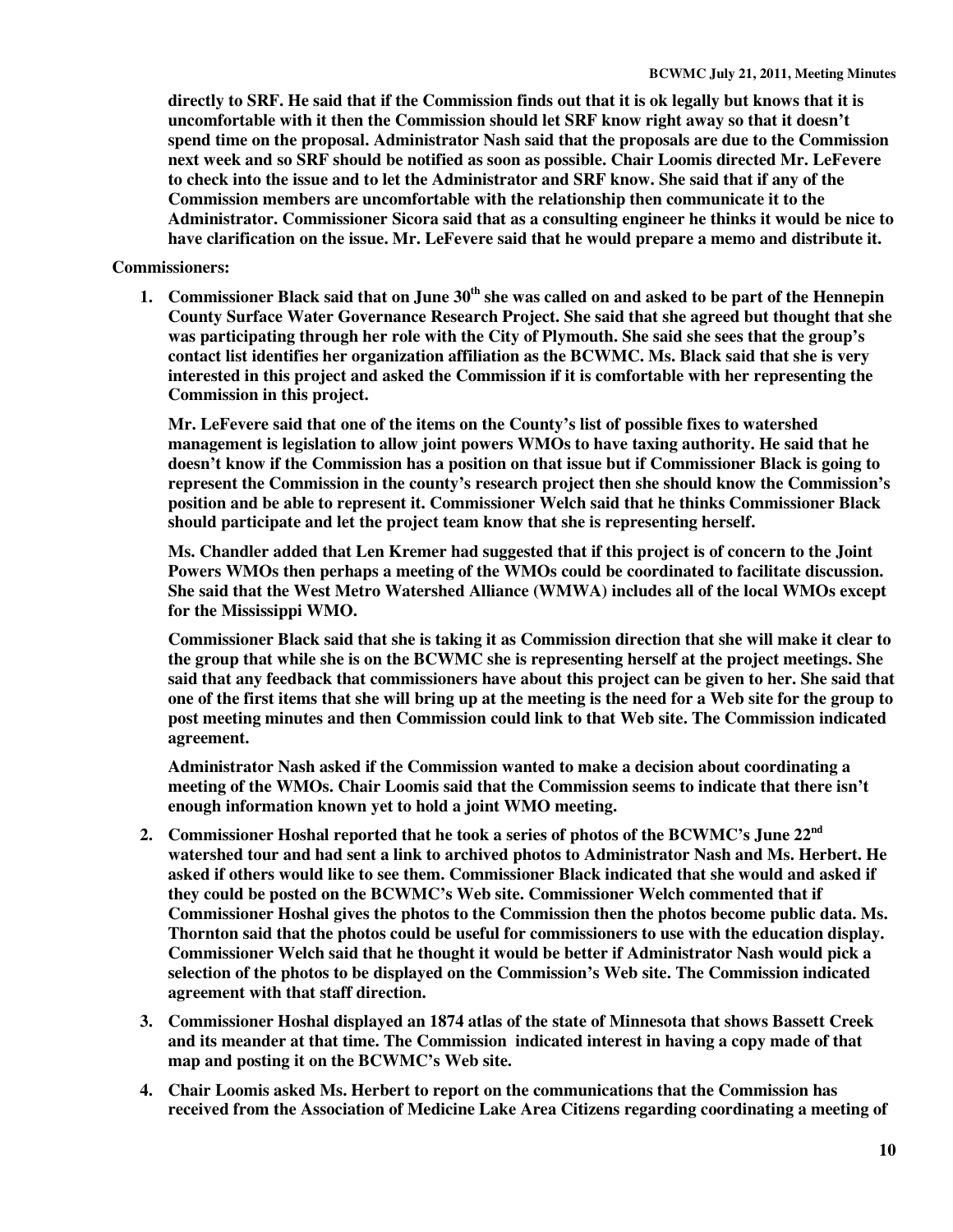**stakeholders on the issue of aquatic invasive species. Ms. Herbert reported that the Commission has been invited to attend a meeting to discuss aquatic invasive species and specifically zebra mussels and actions that could be taken to keep them out of west metro area waterbodies. She said that AMLAC is asking Minnesota Waters to moderate the meeting and has asked the Three Rivers Park District and other government entities to participate. She said that right now the date selected for the meeting is August 17th and other meeting details are still being worked out. Ms. Herbert said that the Commission could decide to communicate back regarding the invitation or could just file the communications in the BCWMC's correspondence file. Ms. Black commented that she is planning to attend as a representative of the City of Plymouth. She noted that the Commission's policy manual doesn't have a policy on aquatic invasive species but said that maybe one should be developed. Chair Loomis said that anyone who goes to the meeting should report back to the Commission. Commissioners Welch and Hoshal requested a copy of the e-mail with the meeting details.** 

#### **Committees:**

#### **Education Committee**

- **1. Commissioner Langsdorf said that the two line items under the education and outreach budget have been combined in the financial report and she asked that they be separated back into two lines. She asked if she could work it out with Administrator Nash. The Commission indicated yes.**
- **2. Commissioner Langsdorf said that she received comments on the BCWMC's education display after it was on display at the Golden Valley Farmers' Market and that the Mayor of New Hope would like the display to be up at its farmers' market. Chair Loomis said she had the display up for one day at the Golden Valley Farmers' Market and had a lot of people stop by the display. She said that she passed out a lot of packets.**
- **3. Commissioner Langsdorf said that the Education Committee has money for another newspaper article and the Commission recommends that it be about fall leaf care. She said that the Committee needs to talk to Administrator Nash about it since the article goes out under his byline.**

## **Counsel: No Communications.**

## **Engineer:**

**1. Ms. Chandler noted that Clean Water Legacy grant applications are due September 15, 2011. She said that the City of Minneapolis has indicated interest in pursuing grant money for the Main Stem restoration project in Minneapolis. She recommended that the Commission authorize staff to develop at least that grant application. She said that Chair Loomis had brought up in a discussion the idea of pursuing grant funds for retrofitting in the fully developed watershed. Commissioner Welch said that he would like to be in any e-mail loop with BWSR about the Main Stem project in Minneapolis. Commissioner Welch moved to have staff communicate with BWSR and try to nail down the criteria and the emphasis of the grants and if staff gets a green light about the Main Stem restoration project in Minneapolis then Administrator Nash should lead the effort to prepare a grant proposal about that project. Commissioner Black seconded the motion. The motion carried unanimously with eight votes in favor [City of Minnetonka absent from vote]. Commissioner Black clarified that any costs for administering the grant can be part of the grant. Administrator Nash said yes, up to 5%. Chair Loomis directed staff to flesh out the idea for the retrofitting as a possible grant submission and to bring it back to the Commission.**